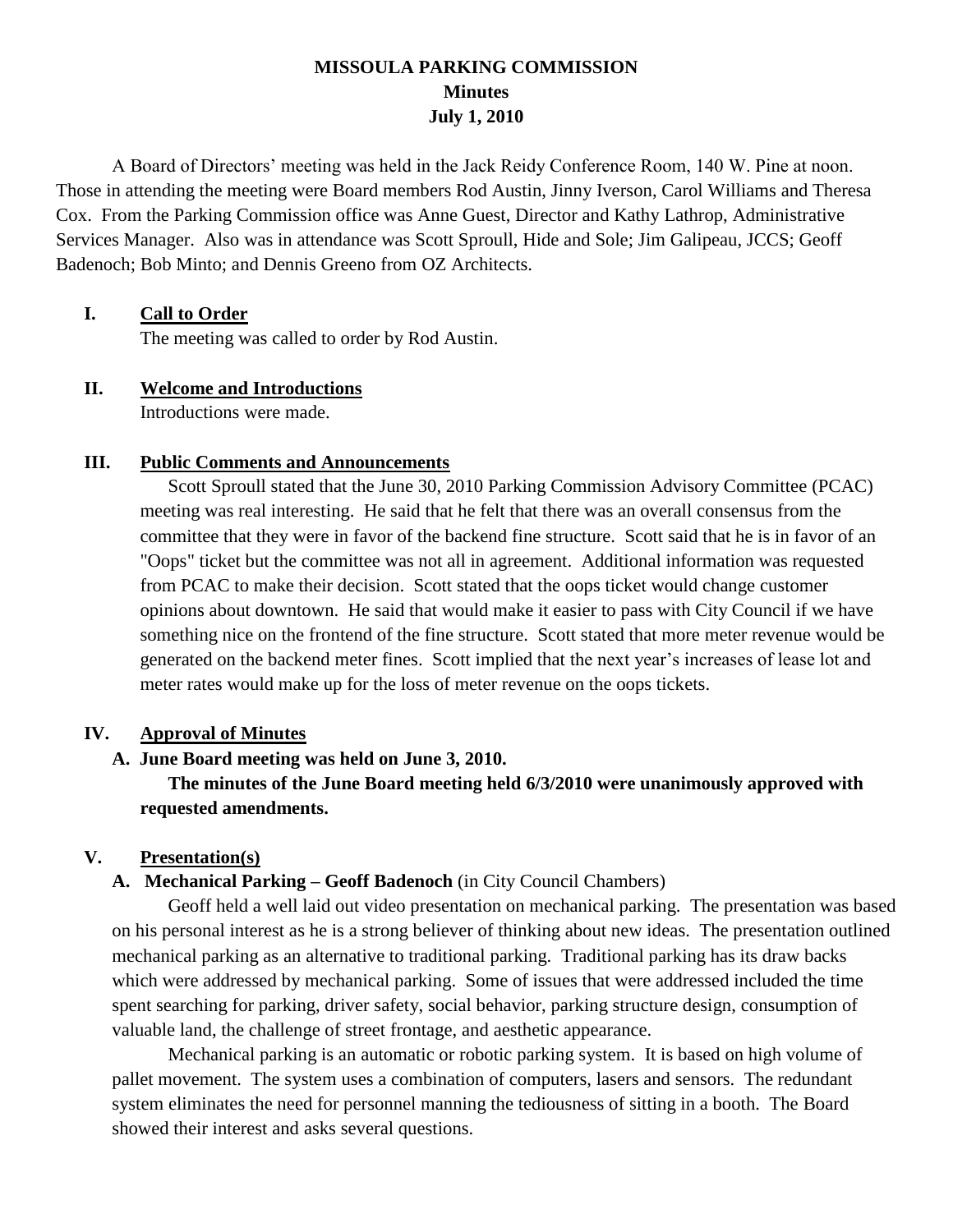## **VI. Action Items**

### **A. Parking Demand Model Proposal – Kimley-Horn**

At a previous Board meeting Kimley-Horn held a presentation regarding their parking demand model. The model has the ability of GPS monitoring of assets (i.e. parking). Once the model is setup internally it could be easily maintained on a regular basis. However, concern was expressed that MPC has adequate personnel to maintain the model.

The Board questioned whether the model is beneficial to MPC and who else in the City would benefit. It was questioned if this is really needed and will the model be used. It was also brought up if the model would help and/or supplement the Mayor's project. The cost of the model was of concern and brought attention to the validity of spending the money to purchase the model.

The Board suggested that MPC review Kimley-Horn's references before any decision is made. MPC will pose questions to Kimley-Horn regarding the benefits, other current users and competitors.

### **VII. Non-action Items**

## A. **New Business**

### **1. Carousel need for handicap spaces – Theresa Cox**

Theresa Cox stated that the Carousel does not have any handicap parking available during regular business hours. Individuals cannot access the handicap spaces in Caras Lot because gate arms limit access to the lease lot. The gates are operational Monday to Friday from 8 am to 5 pm, except for Federal Holidays.

Theresa is requesting two handicap parking spaces to be located in New Park Lot. The Board will consider the request. Anne Guest will discuss the issue with Steve King.

## **2. Johnson Control Energy Savings Performance Contract – Anne Guest**

Johnson Control conducted an energy savings performance study for the City. They studied and made suggestions on lighting energy savings. The replacement cost for Central Park would come to \$116,000 with \$16,000 savings per year and 7.2 years payback period. Bank Street replacement cost would be \$65,124 with a payback period of 8.7 years.

Various payment options include full payment upfront, amortization per month or obtaining a loan. It was determined that it would less expensive to make the changes when the City starts their program.

### **B. Old Business**

### **1. Fine Structure – Rod Austin**

A lengthy discussion was conducted in relation to changing the fine structure. Majority of Board was in favor of a tiered system and the backend rates. The "Oops" ticket and beginning fine rates were mostly in contention. Questions arose concerning the effect on revenue and changes in public parking behavior. It was brought up that Board might need to look at other options to subsidize an "Oops" ticket. A parking SID was one alternative that was mentioned.

Rod reported that the majority of PCAC were against an oops ticket and felt that they need to continue discussions at the next meeting.

It was brought up that Iowa City tried the tiered system with an oops ticket for one year and realized a 35% to 40% decrease in fine revenue last July 2009, along with an 8% to 10% increase in ramp revenue. They had previously beefed up their other revenue sources in anticipation which are more substantial than Missoula's sources. The original fine structure was